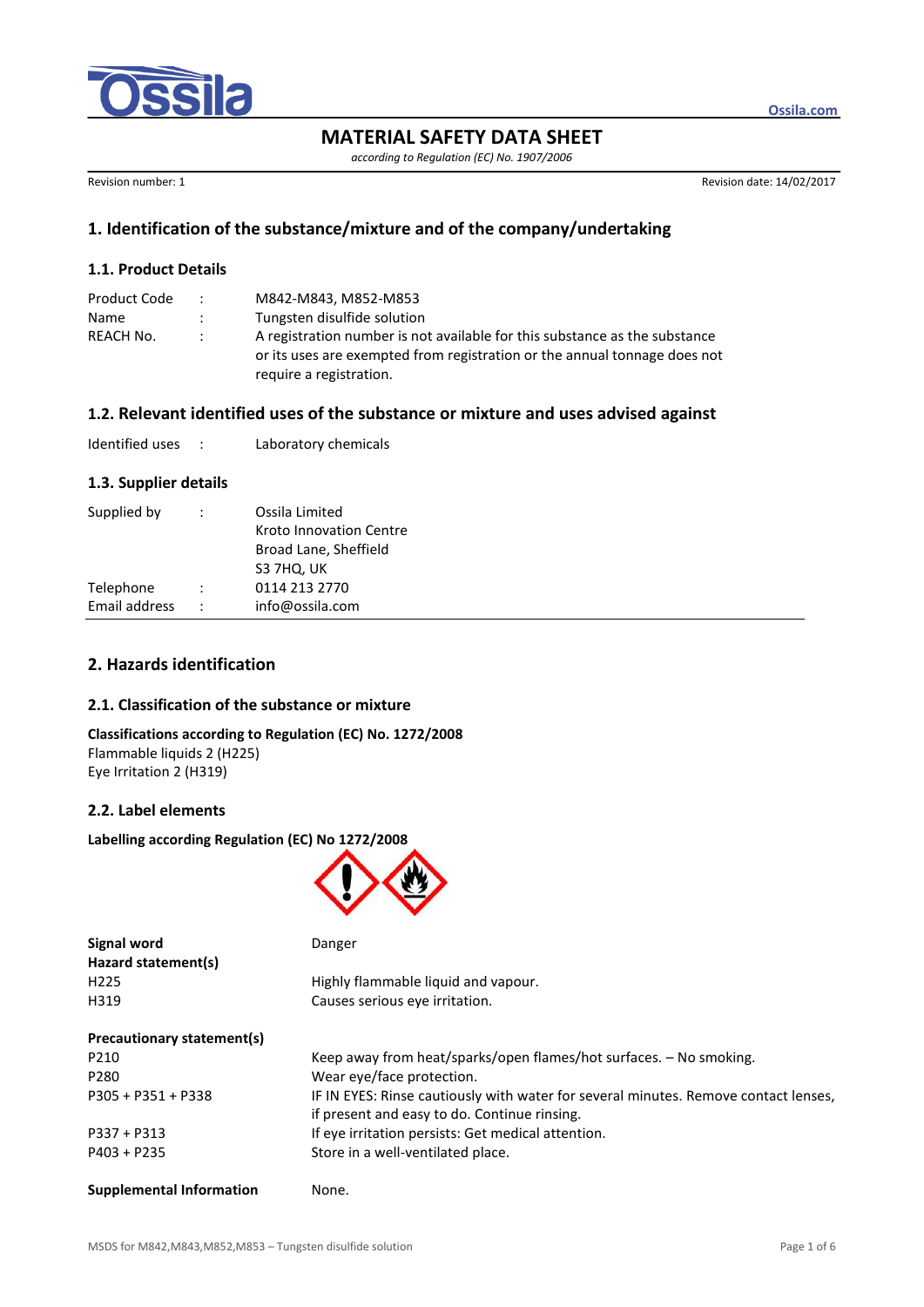### **2.3. Other hazards**

None.

# **3. Composition/Information on ingredients**

### **3.2 Mixtures**

| Synonyms         | ٠<br>٠ | Tungsten disulfide solution |
|------------------|--------|-----------------------------|
| Formula          | ٠      | WS <sub>2</sub>             |
| Molecular weight | ٠<br>٠ | 247.98 g/mol                |

#### **Hazardous Ingredients according to Regulation (EC) No 1272/2008**

| -<br>. .<br>-- |                         |     |                                                |
|----------------|-------------------------|-----|------------------------------------------------|
| Component      | CAS#                    |     | Weight %   CLP Classification                  |
| Ethanol        | $\sim$<br>64-<br>. 1/-5 | 45% | 2 (H225); Eve Irrit. 2 (H319)<br>Flam.<br>Lia. |

### **4. First aid measures**

#### **4.1. Description of first aid measures**

#### **After inhalation**

If inhaled, remove to fresh air. If not breathing give artificial respiration.

#### **After skin contact**

In case of skin contact, wash with soap and flush with copious amounts of water.

#### **After eye contact**

In case of contact with eyes, flush with copious amounts of water for at least 15 minutes and consult a physician.

#### **After Ingestion**

Do NOT induce vomiting. If swallowed, wash out mouth with water.

#### **4.2. Most important symptoms and effects, both acute and delayed**

The most important known symptoms and effects are described in section 11.

#### **4.3. Indication of any immediate medical attention and special treatment needed**

Contact a poison centre immediately in case of ingestion or inhalation of a large amount of product. No specific treatment.

## **5. Fire fighting**

#### **5.1. Extinguishing media**

**Suitable extinguishing media**: Dry chemical, alcohol-resistant foam, carbon dioxide or water spray. Consult with local fire authorities before attempting large scale fire-fighting operations.

#### **5.2. Special hazards arising from the substance of mixture**

**Hazardous combustion products:** Carbon oxides, sulfur oxides, tungsten oxides

### **5.3. Advice for firefighters**

Wear a self-contained breathing apparatus if necessary. During a fire, irritating and highly toxic gases and vapours may be generated by thermal decomposition.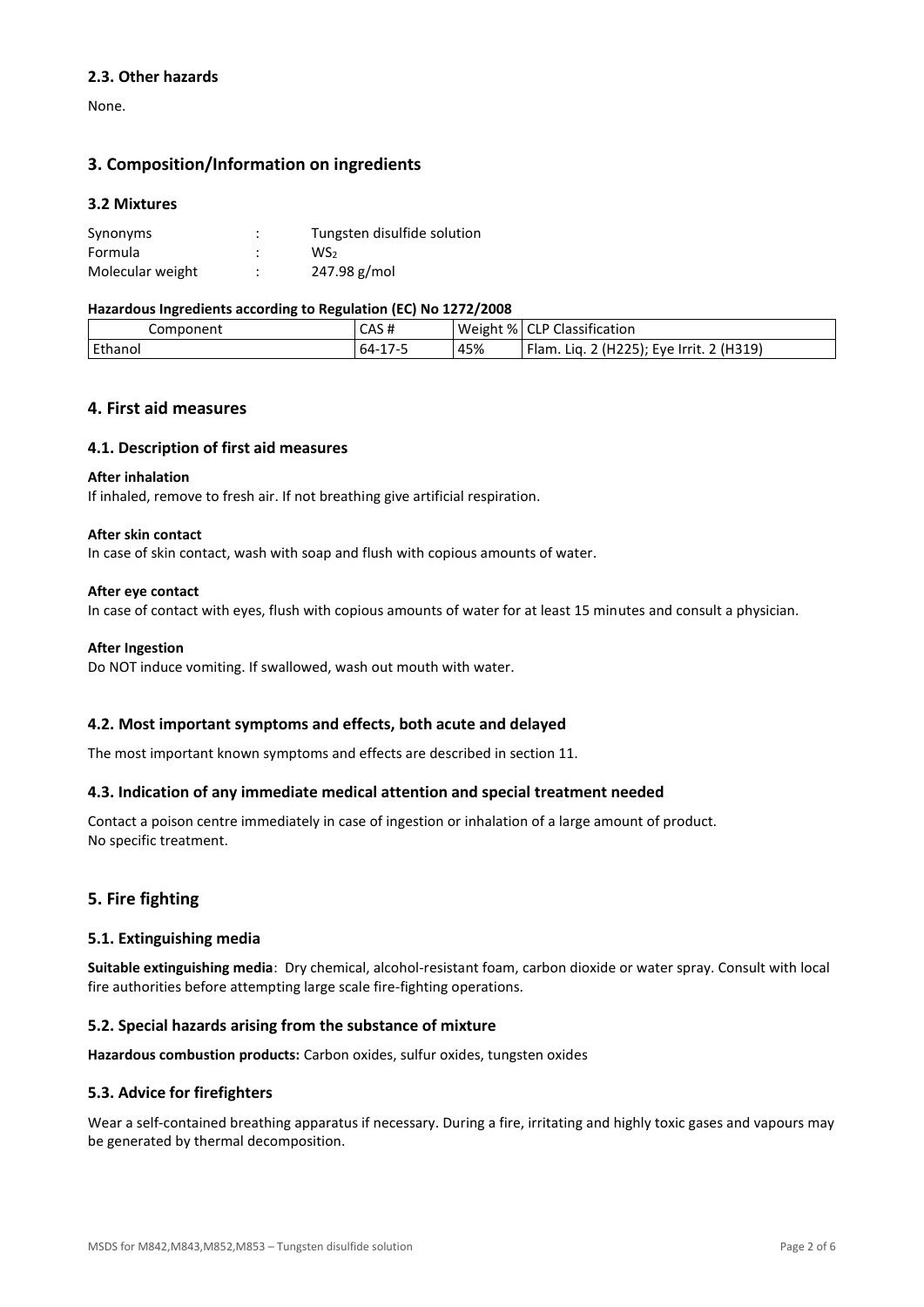## **6. Accidental release measures**

### **6.1. Personal precautions, protective equipment and emergency procedures**

Use personal protective equipment (see section 8). Avoid formation of vapours or mist. Ensure adequate ventilation. Remove all sources of ignition. Beware of vapours accumulating to form explosive concentrations in low areas.

### **6.2. Environmental precautions**

Prevent further leakage or spillage if safe to do so. Do not let product enter drains.

### **6.3. Containment and cleaning:**

Contain and clean up spill if safe to do so using an electrically protected vacuum cleaner or by wet-brushing. Dispose of in a closed container for proper disposal according to local regulations.

## **7. Handling and storage**

#### **7.1. Precautions for safe handling**

Avoid contact with skin and eyes. Avoid inhalation of vapour or mist. Keep away from sources of ignition and build up of electrostatic charge. Provide exhaust ventilation in places where vapours or mist is formed.

#### **7.2. Conditions for safe storage, including any incompatibilities**

Store in a cool, dry and well-ventilated place inside of a tightly sealed container. Reseal containers that have been opened and keep upright to prevent leakage.

### **7.3. Specific end uses**

Use in laboratories.

## **8. Exposure controls / Personal protection**

#### **8.1. Control parameters**

UK – EH40 Workplace Exposure Limits (WEL).

#### **Components with workplace control parameters**

| Component | CAS#    | Control parameters           |
|-----------|---------|------------------------------|
| Ethanol   | 64-17-5 | 1000 ppm (TWA)               |
|           |         | 1920 mg/m <sup>3</sup> (TWA) |

TWA - time weighted average; STEL - Short Term Exposure Limit

#### **Biological occupational exposure limits**

This product does not contain any hazardous materials with biological limits.

#### **8.2. Exposure controls**

#### **Engineering measures**

Handle in accordance with good industrial engineering/laboratory practices for hygiene and safety. Ensure eyewash stations and safety showers are close to the laboratory workstation. Ensure good general ventilation is present when handling the product.

#### **Personal protective equipment**

**Eyes:** Wear safety glasses with side-shields conforming to appropriate government standards such as NOISH (US) or EN166 (EU).

**Skin**: Handle with appropriate gloves and use proper glove removal technique to avoid skin contact. Dispose of gloves in accordance with applicable laws. Wash and dry hands.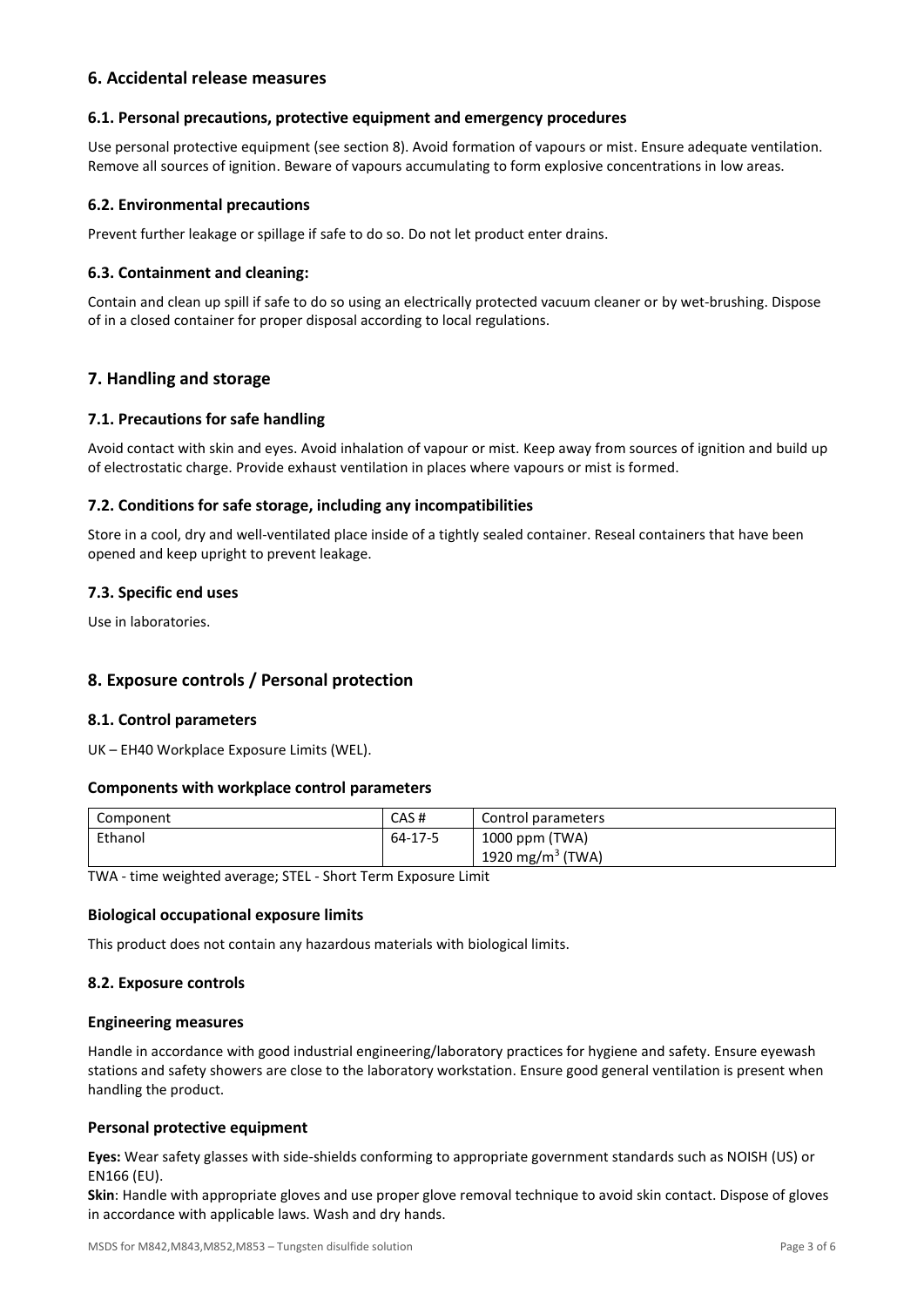The selected protective gloves have to satisfy the specifications of EU Directive 89/686/EEC and the standard EN 374 derived from it.

**Clothing:** Wear complete suit protecting against chemicals; the type of equipment should be appropriate for the concentration and amount of dangerous substance used.

**Respirators:** Use multi-purpose combination (US) or type ABEK (EN 14387) respirator cartridges as a backup to engineering controls. Use respirators that have been approved under appropriate government standards such as NIOSH (US) or CEN (EU).

#### **General hygiene measures**

Wash thoroughly after handling. Wash contaminated clothing before reuse.

# **9. Physical and chemical properties**

### **9.1. Information on basic physical and chemical properties**

| Appearance                             | Light green liquid  |
|----------------------------------------|---------------------|
| Odour                                  | Alcohol-like        |
| Odour threshold                        | No data available   |
| рH                                     | No data available   |
| Melting/freezing point                 | No data available   |
| Boiling point/range                    | No data available   |
| Flash point                            | No data available   |
| Evaporation rate                       | No data available   |
| Flammability                           | No data available   |
| <b>Explosive limits</b>                | No data available   |
| Vapour pressure                        | No data available   |
| Vapour density                         | No data available   |
| Relative density                       | No data available   |
| Solubility(ies)                        | Miscible with water |
| Partition coefficient: n-octanol/water | No data available   |
| Autoignition temperature               | No data available   |
| Decomposition temperature              | No data available   |
| Viscosity                              | No data available   |
| Explosive properties                   | No data available   |
| Oxidising properties                   | No data available   |
|                                        |                     |

## **9.2. Other safety information**

No data available.

## **10. Stability and reactivity**

#### **10.1 Reactivity**

No data available.

#### **10.2. Chemical stability**

Stable under normal temperatures and pressures under recommended storage conditions.

# **10.3. Possibility of hazardous reactions**

No data available.

#### **10.4. Conditions to avoid**

Heat, flames and sparks. Extremes of temperature and direct sunlight.

#### **10.5. Incompatible materials**

Strong oxidising agents, acid anhydrides, strong acids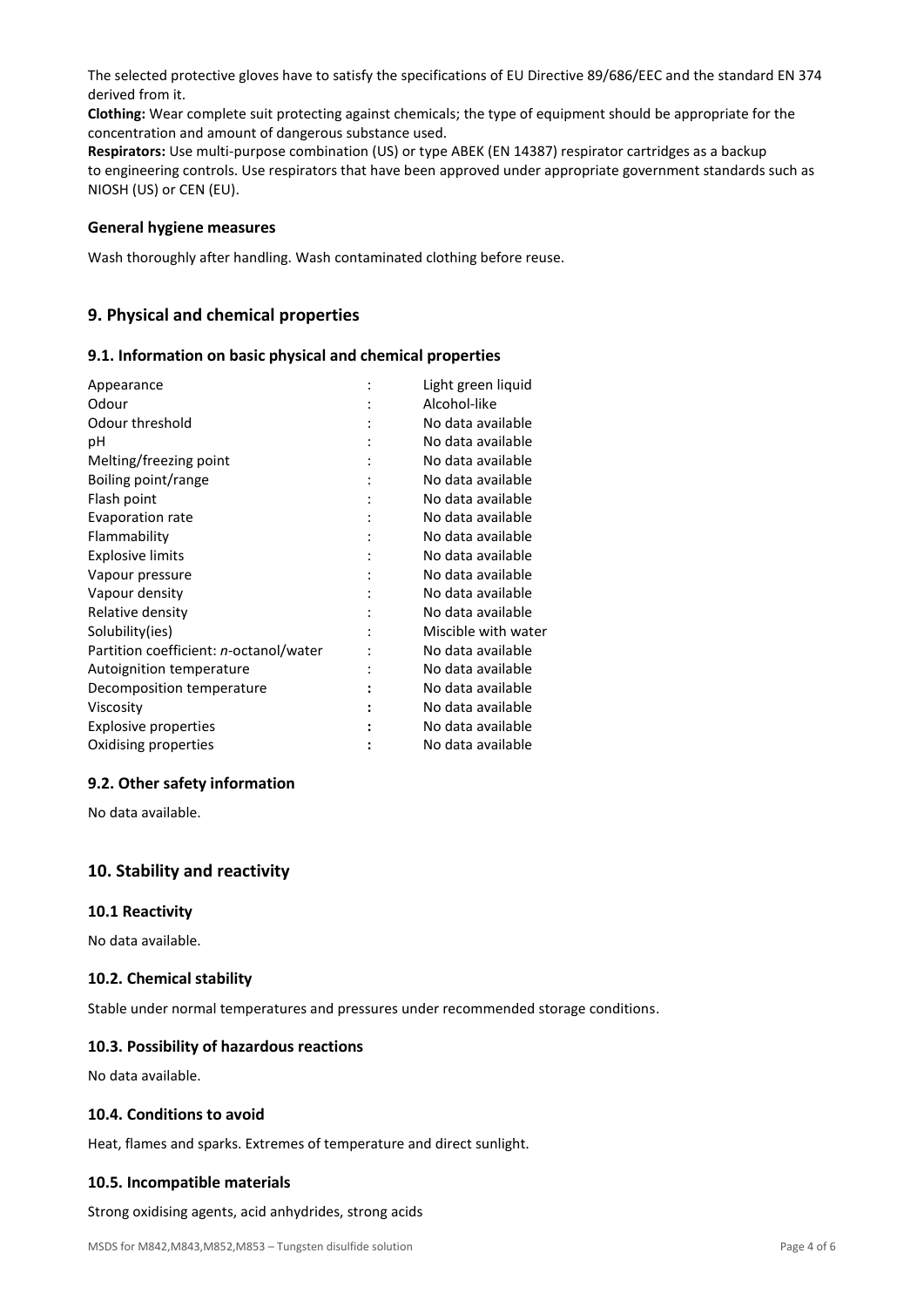### **10.6. Hazardous decomposition products**

No known hazardous decomposition products.

# **11. Toxicological information**

### **11.1. Information on toxicological effects**

**Acute toxicity** No data available. **Skin corrosion/irritation** May cause mild skin irritation. **Serious eye damage/eye irritation** May cause eye irritation. **Respiratory or skin sensitization** May cause irritation to skin and respiratory tract. **Germ cell mutagenicity** No data available. **Carcinogenicity** IARC: No component of this product present at levels greater than or equal to 0.1% is identified as probable, possible or confirmed human carcinogen by IARC. **Reproductive toxicity** No data available. **Specific target organ toxicity - single exposure** No data available. **Specific target organ toxicity - repeated exposure** Inhalation – May cause drowsiness or dizziness. **Aspiration hazard** No data available. **Routes of exposure** Eye contact, ingestion, inhalation, skin contact. **Signs and Symptoms of Exposure** No data available.

To the best of our knowledge, the chemical, physical, and toxicological properties have not been thoroughly investigated.

## **12. Ecological information**

#### **12.1. Toxicity**

No data available.

#### **12.2. Persistence and degradability**

No data available.

#### **12.3. Bioaccumulative potential**

No data available.

#### **12.4. Mobility in soil**

No data available.

#### **12.5. Results of PBT and vPvB assessment**

PBT/vPvB assessment not available as chemical safety assessment not required/not conducted.

### **12.6. Other adverse effects**

No data available.